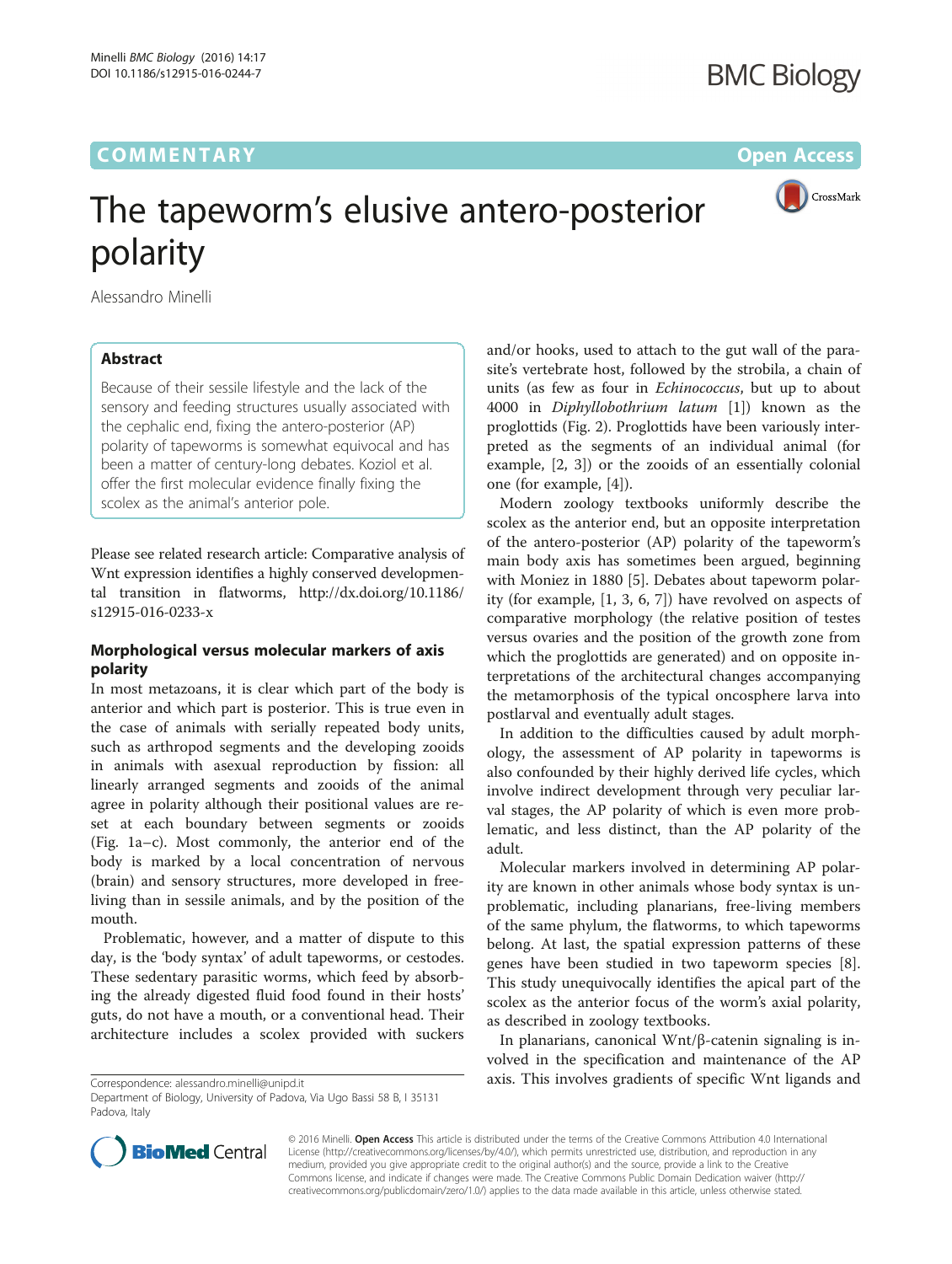<span id="page-1-0"></span>

extracellular inhibitors of Wnts expressed at the posterior and anterior body end, respectively. Koziol et al. [\[8](#page-2-0)] postulated that such AP polarity markers, of which there is no evidence in tapeworm larval stages, might be expressed during the metamorphosis to postlarval stages, when the worm differentiates the scolex and subsequently starts producing proglottids. This expectation proved to be correct: during larval metamorphosis there is indeed expression of posterior Wnt markers and scolex formation is preceded by localized expression of Wnt inhibitors that in planarians mark the anterior end of the body. Thus, expression of polarity markers is conserved between the early stages of larval metamorphosis in tapeworms and late embryonic and adult planarians.

#### The scolex and the strobila

So, is the issue of the tapeworm's AP polarity definitely solved? Koziol et al. [[8\]](#page-2-0) have clearly succeeded in fixing the polarity of the scolex, but this may not necessarily



imply that the polarity of the strobila is also definitely fixed. As acknowledged by the authors, two problems remain. Granted that the scolex represents the anterior end of the animal, we would expect it to proliferate from a posterior subterminal region: if so, the oldest proglottid should be the first following the scolex and the youngest one should be the most distant from the scolex. Tapeworms, however, grow the other way: the proliferating zone remains throughout life immediately adjacent to the posterior part of the scolex, the region where Koziol et al. [\[8](#page-2-0)] have found the focus of Wnt expression interpreted as a posterior marker. As a consequence, the oldest proglottid is the terminal one, opposite to the scolex, and the youngest is the one closest to the scolex.

The new study does not cover gene expression patterns in the growing strobila. Thus, we have no molecular evidence as to the presence and localization of anterior or posterior molecular markers along the chain of proglottids. The iterative organization of the strobila suggests that markers of AP relative position will likely be repeated in each proglottid, as is observed in other species with segmented body patterning. However, given that posterior markers are found in the posterior part of the scolex, how could the proglottids produced caudally from it take on a still more posterior identity, as required if the strobila is really concordant with the scolex in AP polarity? Instead, we can speculate that the tapeworm's growth zone produces tissues with reversed polarity compared to the scolex (Fig. [3\)](#page-2-0). Three tentative lines of argument can be brought in support of this suggestion.

First, double-head regeneration in planarians suggests that AP polarity is easily reversed in some animals. In these flatworms, free-living relatives of the tapeworms